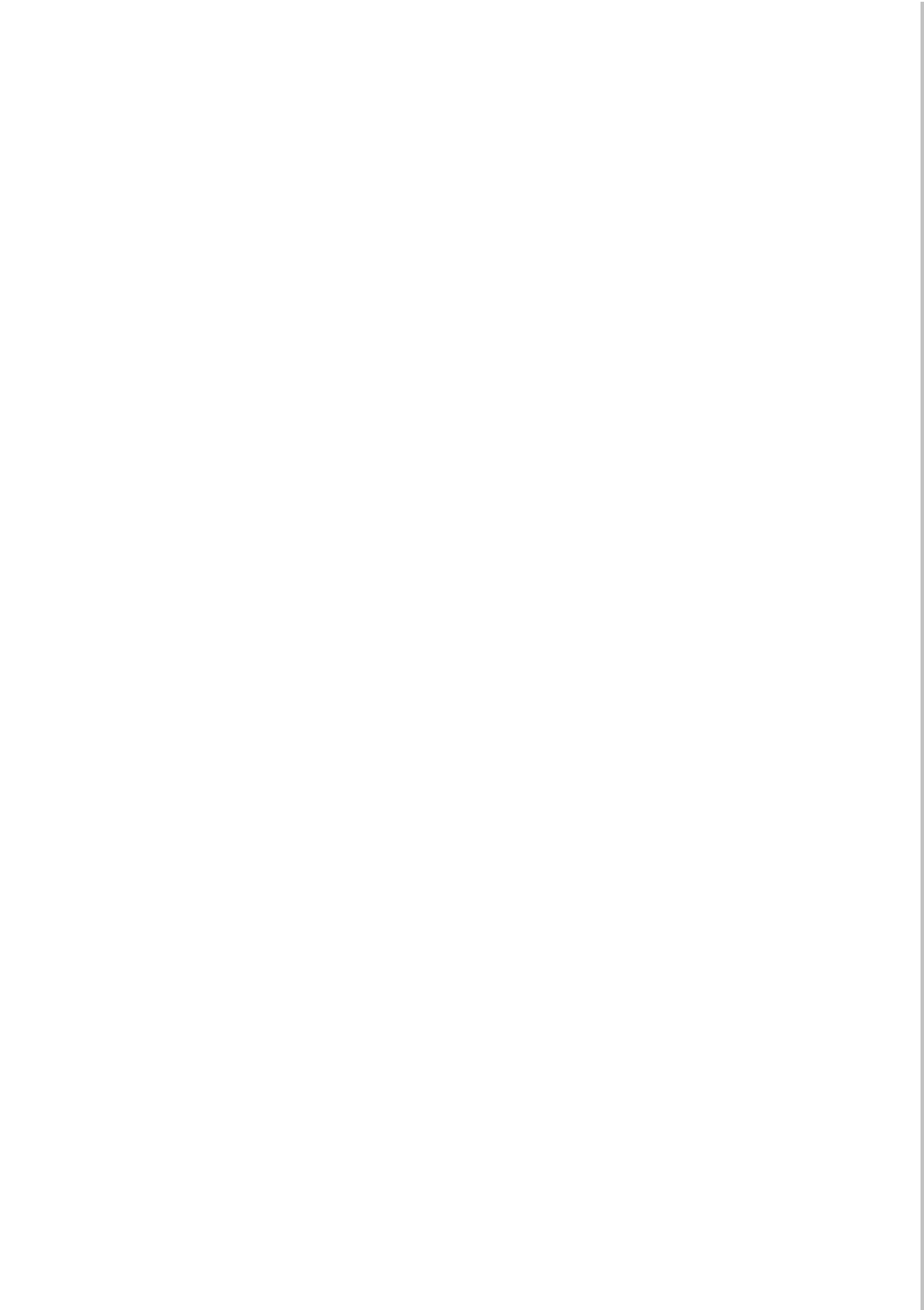## TABLE OF CONTENTS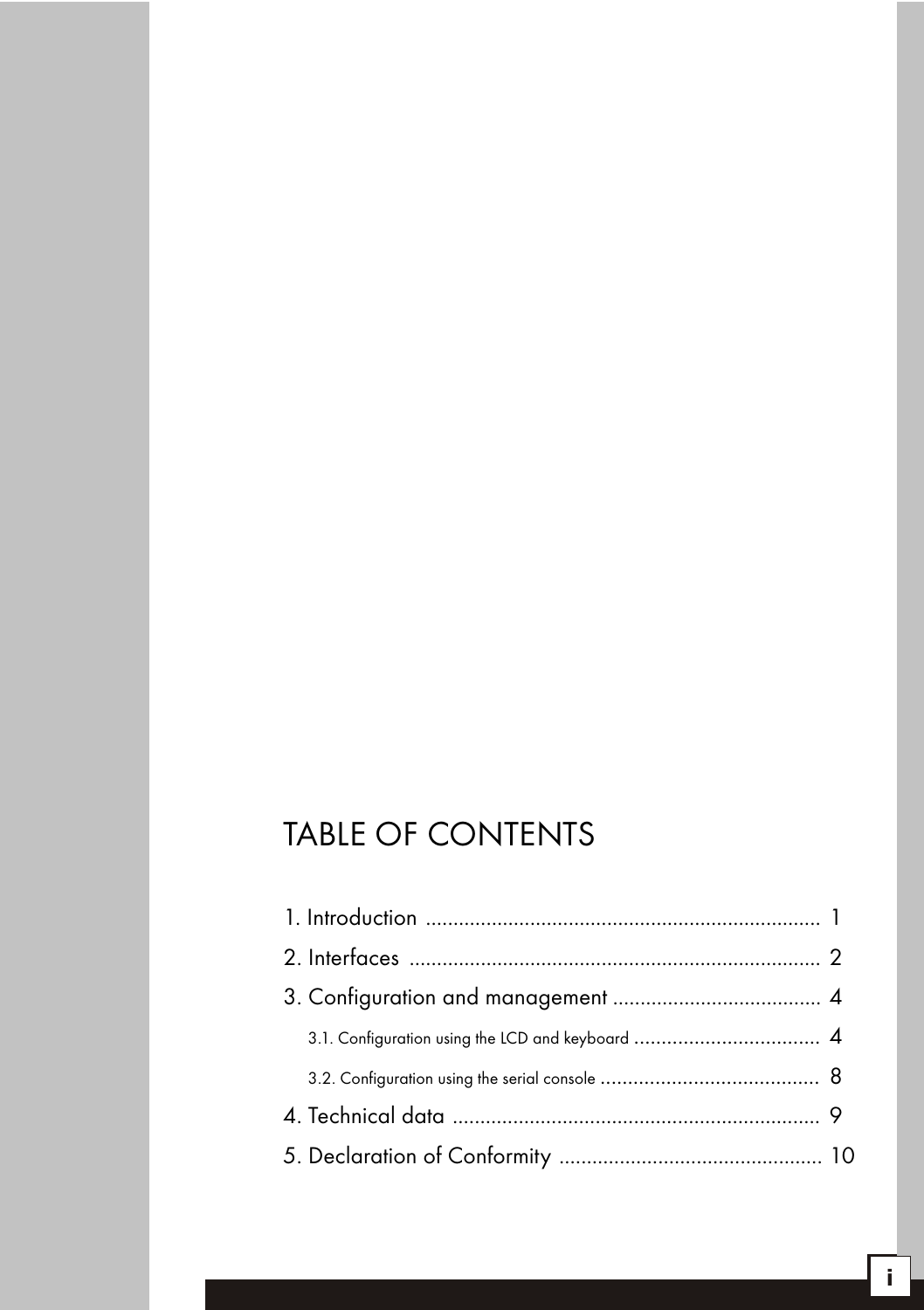### ® **Tahoe 284 (manageable G.703 / FastEthernet converter)**

User Manual http://www.tahoe-group.com/ Firmware version 1.0

©2004 Tahoe®. All rights reserved.

Other trademarks of other companies are used only for explanation and to the owner's benefit, without intent to infringe. Tahoe $<sup>®</sup>$  assumes no responsibility for any errors or omissions that may appear in</sup> this document. Tahoe® makes no commitment to update the information contained here, and may make changes at any time without notice.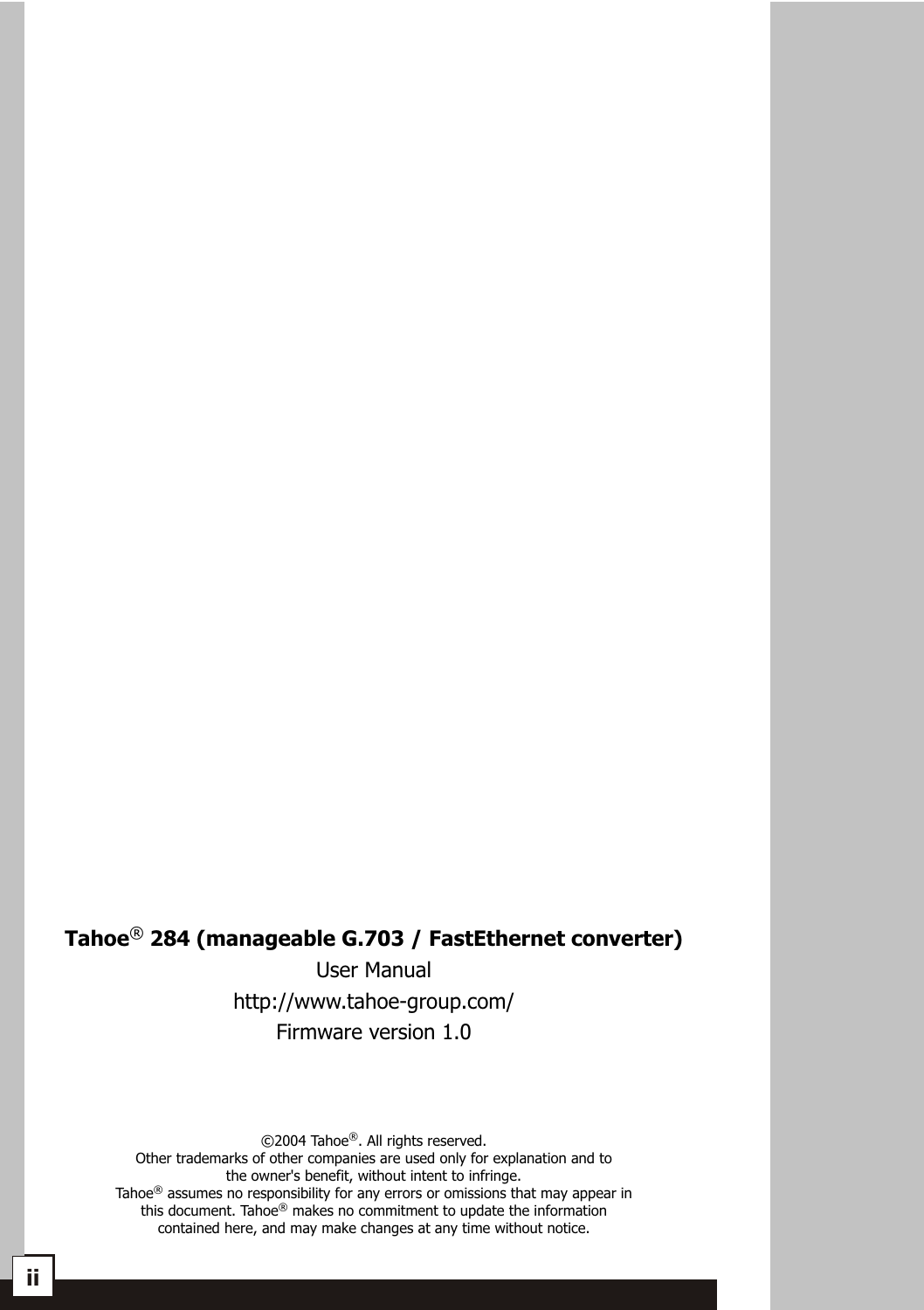## **1 1. Introduction**

Tahoe<sup>®</sup> 284 converter allows connecting of two LANs through an E1 line terminated with balanced G.703 interfaces.

Converters work as transparent bridges, that is both interconnected networks appear as a single LAN, as if both were plugged into the same Ethernet switch.

Converter automatically learns, which Ethernet addresses are heard on one and which on the other side. As a result local traffic is not sent through the WAN link - converter discovers packets destined for the other LAN and only those are directed to the G.703 interface.

The G.703 interface may work in both framed and unframed mode. In the first case only selected timeslots may be used for data transmission.

The converter may be managed using a built-in LCD and keyboard or through a serial console.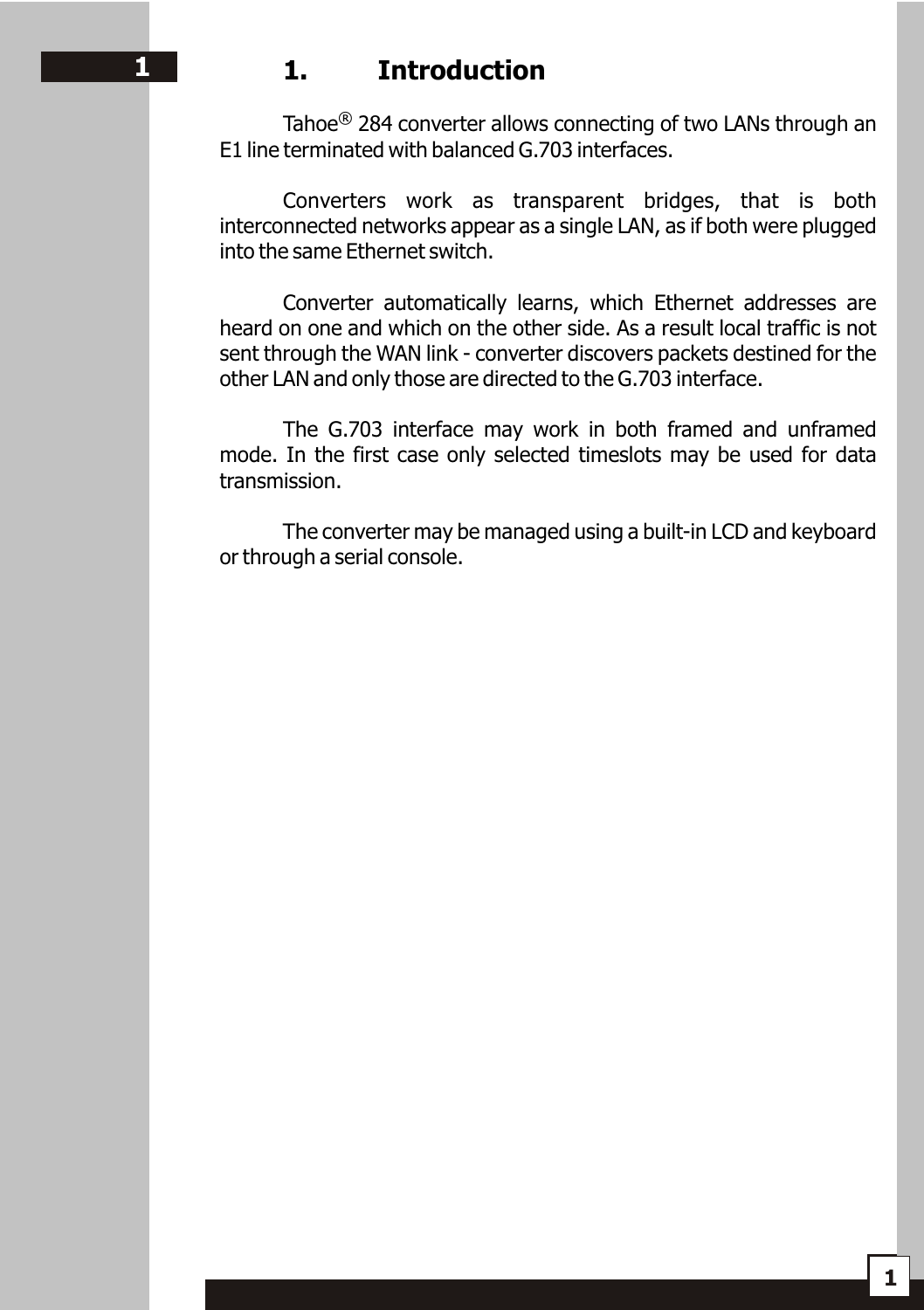## **2. Interfaces**

Following connectors are found on the rear of the converter:



#### **2.1. Ethernet**

The FastEthernet interface is used to connect the modem to the Local Area Network. It may work at speeds of 10 Mbps (10Base-T) or 100 Mbps (100Base-T), in either full-duplex or half-duplex mode. The mode of transmission may be selected automatically or manually.

Modem should be connected to a Ethernet switch or a hub using a straight patch-cord or to a PC, a router or an uplink port in a switch using a crossed-over one. After connecting a LED named "LAN Link" should be lit.

#### **2.2. Serial console**

The RS-232 serial console is used for modem management. It has a DB9/M connector and works as a DTE, i.e. a null-modem cable should be used to connect it to a PC. Three lines (bolded) are sufficient. Terminal settings are 9600 bps, 8 data bits, 1 stop bit, no parity, no handshaking.

| Pin            | <b>Name</b> | <b>Description</b>                                |
|----------------|-------------|---------------------------------------------------|
| 1              | <b>DCD</b>  | carrier detect, transmission readiness signaling  |
| $\overline{2}$ | <b>RXD</b>  | data received from the PC                         |
| 3              | <b>TXD</b>  | data sent by the modem to the PC                  |
| 4              | DTR.        | active, when the PC is switched on                |
| 5              | <b>GND</b>  | signal ground                                     |
| 6              | <b>DSR</b>  | active, when the modem is switched on             |
| $\overline{7}$ | <b>RTS</b>  | used by the PC to inform that is has data to send |
| 8              | <b>CTS</b>  | used by the modem to permit data transmission     |
| 9              | RI          | ring indicator (signal used in telephone modems)  |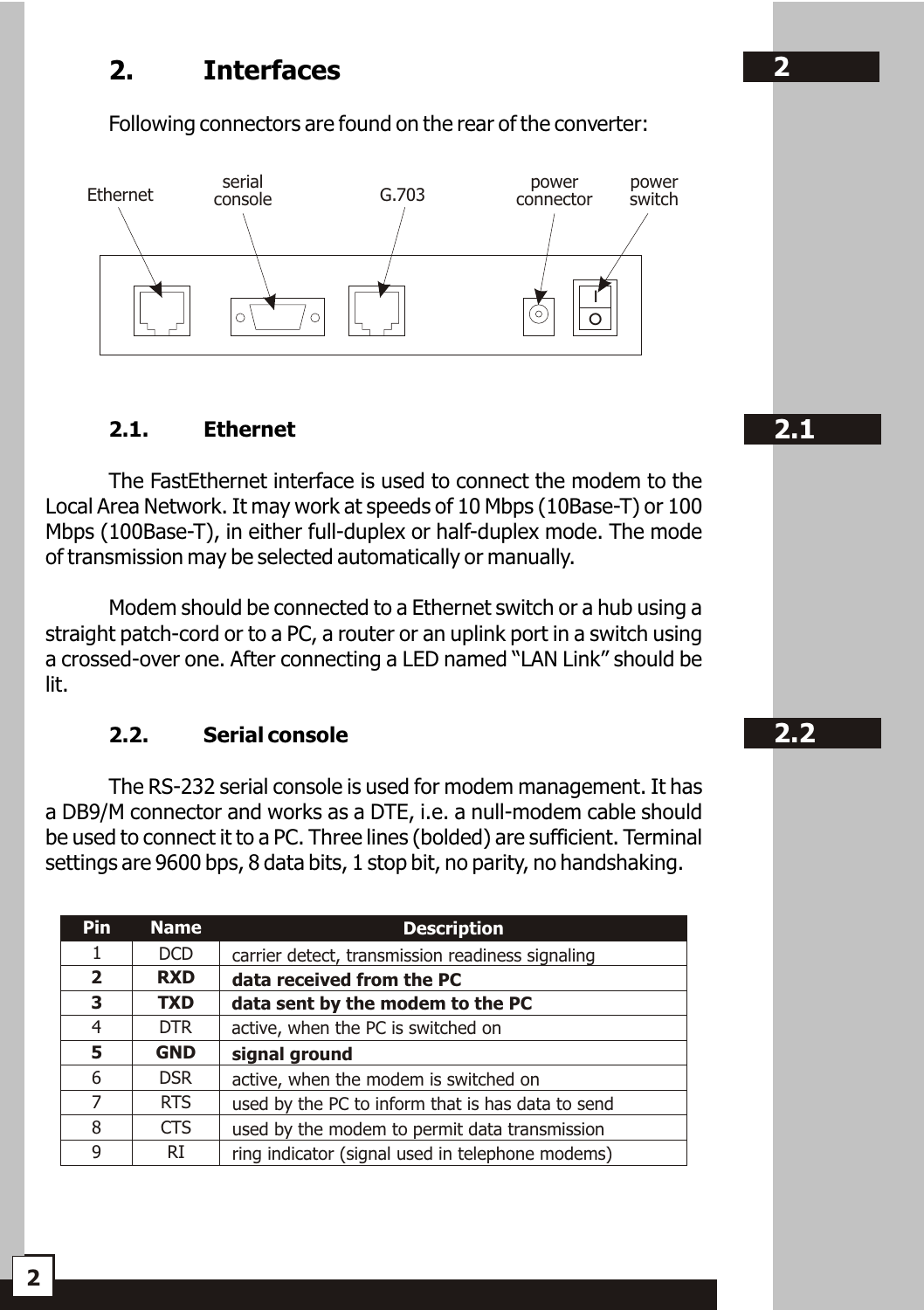The G.703 interface is equipped with a 8-pin RJ-45 connector. Although the G.703 standard does not specify the pinout, one used in Tahoe devices is most widely used and a straight patch-cord may be used to connect a converter to an external device. Anyway the pinout should be carefully checked before connecting.

| Pin                       | <b>Signal</b> |
|---------------------------|---------------|
| 1                         | $Rx+$         |
| 2                         | Rx-           |
| $\overline{\overline{3}}$ |               |
| 4                         | $Tx +$        |
| 5                         | Tx-           |
| 6                         |               |
| 7                         |               |
| 8                         |               |

The RX+ pin of the converter should be connected to the TX+ pin of the other device, the RX- pin to the TX- pin, TX+ to RX+ and TX- to RX-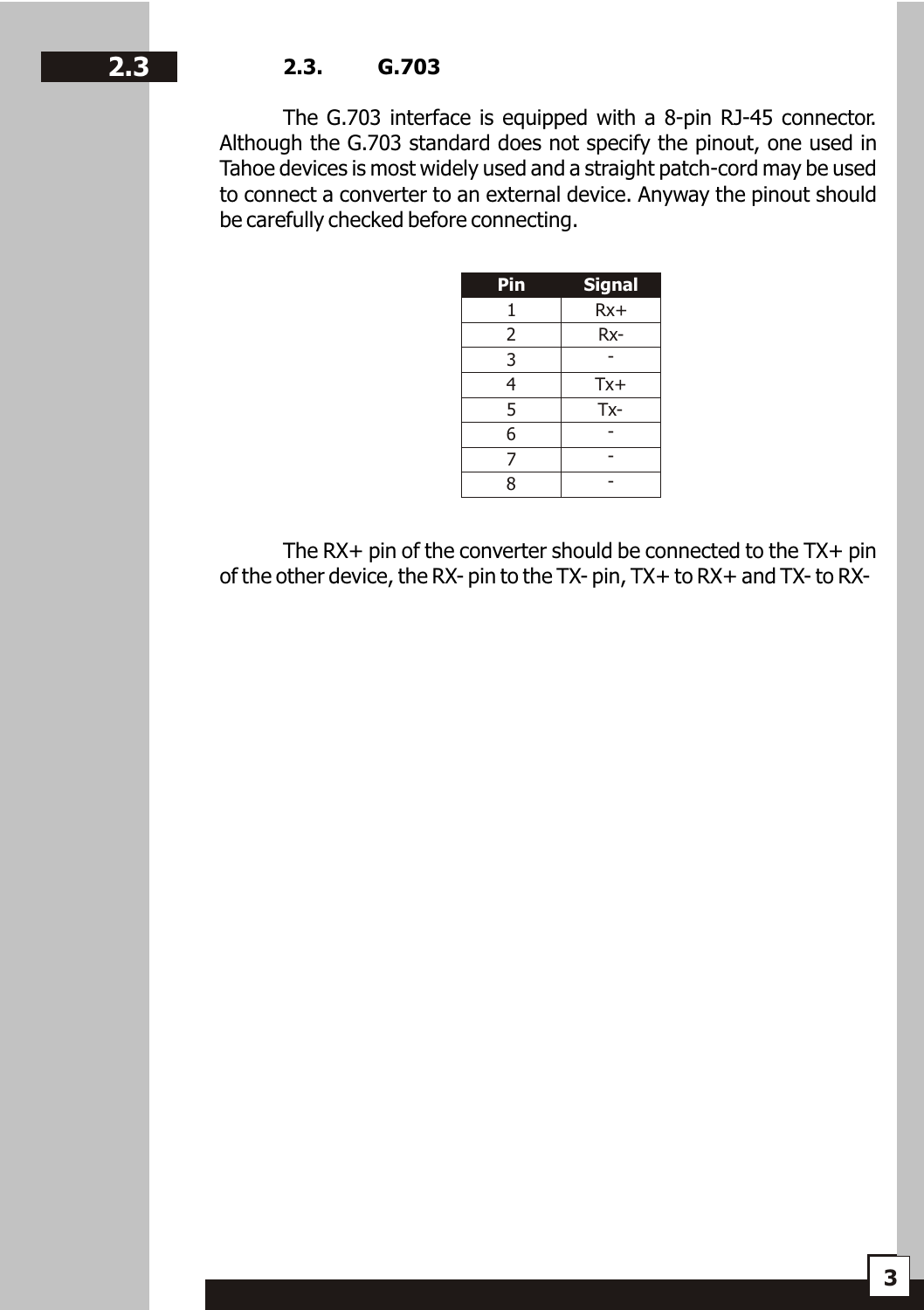## **3. Configuration and management**

The converter may be managed in two different ways - either using a built-in LCD and keyboard or through a serial console.

The use of LCD and keyboard is the easiest way to configure the converter - there's no need to connect it to another device. On the other hand the serial console may be used for remote management, when connected for example to a port server or a remotely accessible PC.

#### **3.1. Configuration using the LCD and keyboard**

The four-button keyboard and LCD can be found on the front panel of the converter. After switching the power on following information will be displayed:



The device type, transmission speed. G.703 link status and inside temperature are shown. The throughput may be set to 2048 kbps in unframed mode and selected from 64-1984 kbps range in framed mode.

The G.703 link status is described using two letters in the upper right corner of the LCD. In case of unframed mode letters "UC" may appear. Letter "U" signals the unframed mode and "C" means that the carrier signal was detected.

In the case of unframed mode letters "SC" may appear there. Letter "S" means that the converter is synchronized to the E1 stream. Letter "C" again signals, that the carrier was detected. If only "C" is displayed, then the G.703 signal is present, but the converter is unable to synchronize to it. Perhaps the signal detected is an unframed signal.

On the right side of the LCD four buttons are available: "up", "down", "Escape" and "Enter". By pressing "up" and "down" you can browse the menu and select one of the options:

- $\circ$  throughput setting
- $\circ$  times of selection
- $\circ$  G.703 line coding and receiver sensitivity selection
- $\circ$  G.703 receiver sensitivity selection
- $\circ$  Ethernet port mode selection (autonegotiation or manual)
- $\circ$  enabling and disabling 802.3xflow control, CRC4 and loopbacks
- $\circ$  language selection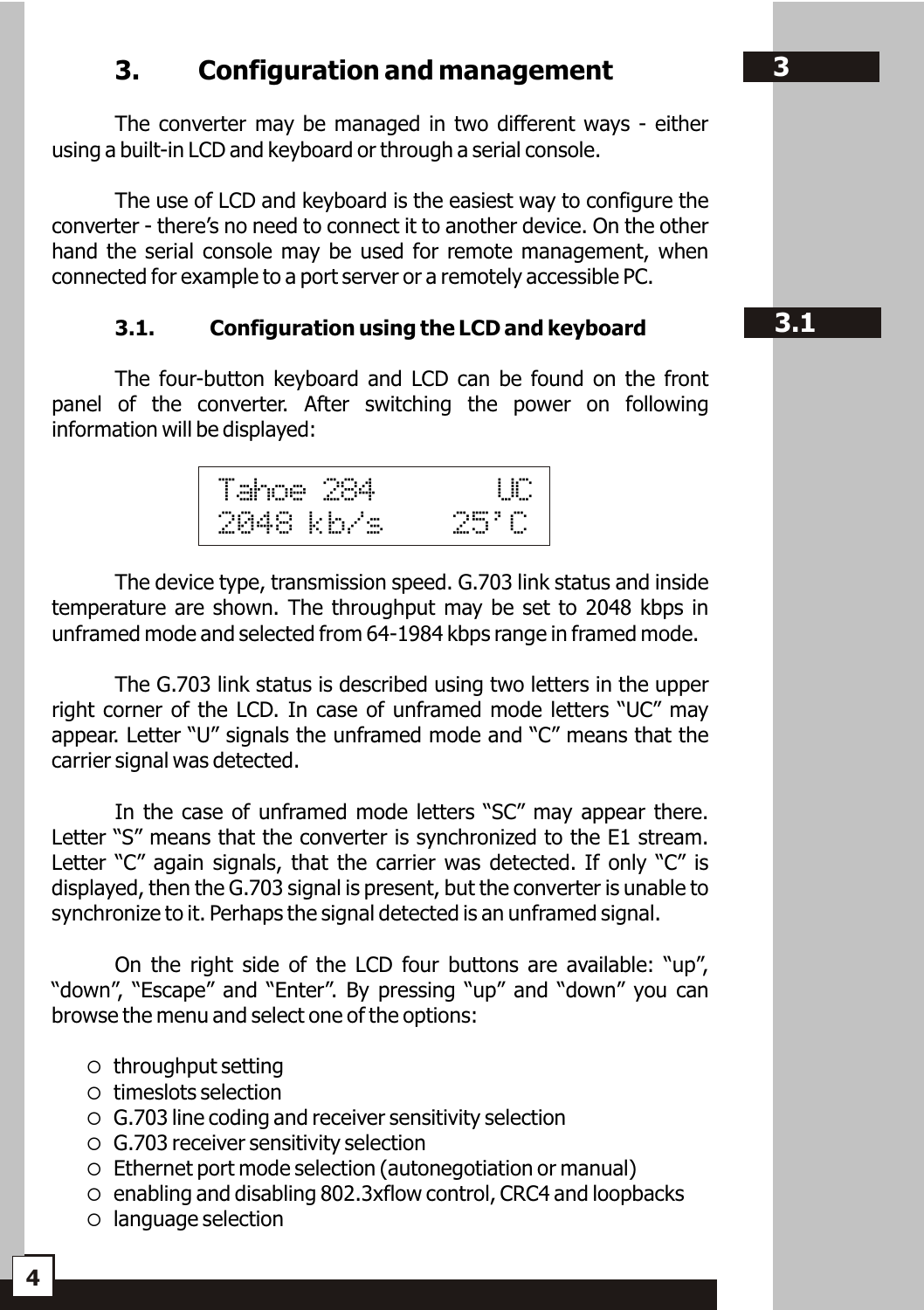- $\circ$  saving settings to EEPROM
- $\circ$  converter reboot

The "Escape" key may be pressed anytime to return to the main screen. Pressing "Enter" selects the option displayed.

#### **3.1.1. Throughput setting**

Throughput: 2048 kb/s

After pressing Enter the throughput of the G.703 port may be set using up/down buttons. It may be selected from a 64-2048 kbps range with 64 kbps step.

Setting the throughput to 2048 kbps enables the unframed mode. Lower values enable the framed mode, where only selected timeslots are used for the transmission. The first timeslot (DS0) is used for synchronization and following ones are used depending on the throughput set - e.g. when it is set to 64 kbps the first (synchronization) and second (data) timeslots are used. When set to 512 kbps - first (synchronization) and second to ninth (data) are used.

#### **3.1.2. Timeslots selection**

Timeslots

If a specific timeslot combination is necessary, it may be selected using this option. After pressing "Enter" two lines of symbols would appear - each symbol describes one timeslot:

- S timeslot used for synchronization in framed mode
	- g timeslot used for data transmission
	- § free timeslot

#### **3.1.3**

**3.1.2**

#### **3.1.3. CRC4 checksum**

| <br>$\blacksquare$<br><br>--<br><br><br>m<br>. .<br>. .<br><b>FREE</b><br>٠<br>$\blacksquare$<br><br>m<br>$\blacksquare$<br>٠ |  |
|-------------------------------------------------------------------------------------------------------------------------------|--|
| .<br>. .<br>. .                                                                                                               |  |

After pressing "Enter" the CRC4 transmission and checking may be either enabled or disabled.

## **3.1.1**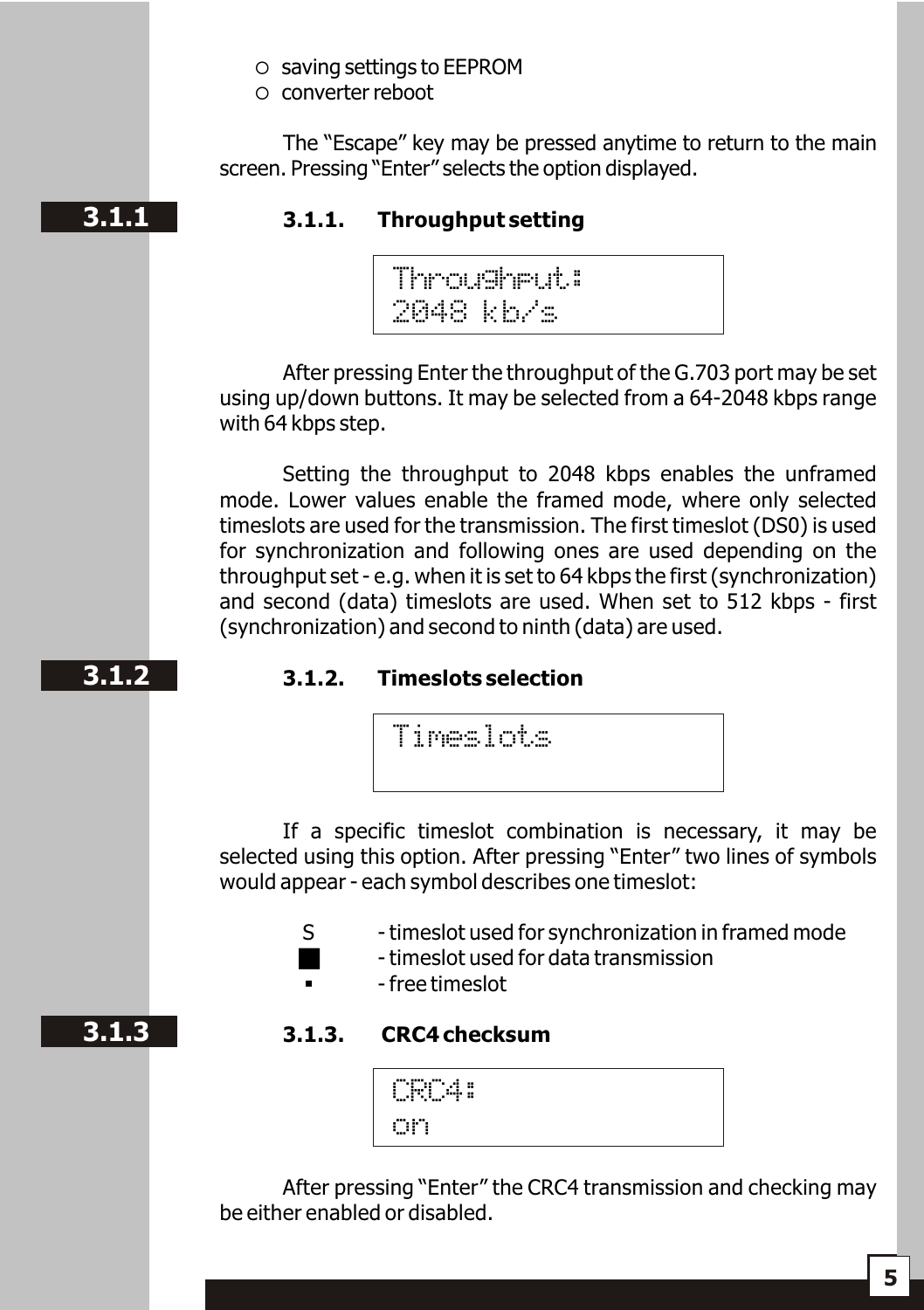#### **3.1.4. G.703 coding**

G.703 line code: HDB3

The G.703 port may use one of two available codings - HDB3 (used in most cases) and AMI.

#### **3.1.5. G.703 receiver sensitivity and range**

G.703 port range  $2000$ m $\,$ 

The G.703 port's receiver sensitivity (thus port range) may be changed - either -12dB (50m) or -43 dB (2000m)

#### **3.1.6. Ethernet port settings**

```
Ethernet port:
Auto
```
By default the Ethernet port automatically selects the working parameters - the throughput and full or half duplex mode. Anyway these parameters may be set manually after selecting this option.

#### **3.1.7. MAC table entry expire time**

MAC aging: 30s

The converter automatically learns which MAC (hardware) addresses are heard on each side of the link. After a selected time (30s or 300s) entries are removed from the table.

#### **3.1.8. 802.3x flow control**

$$
\frac{\text{SO2.3}\times \text{Flow Otr1}}{\text{on}}
$$

The flow control is user to prevent overloading a network consisting of sections working with different speeds. When a certain

**3.1.4**

**3.1.5**

**3.1.6**

**3.1.7 3.1.11**

**3.1.8 3.1.12**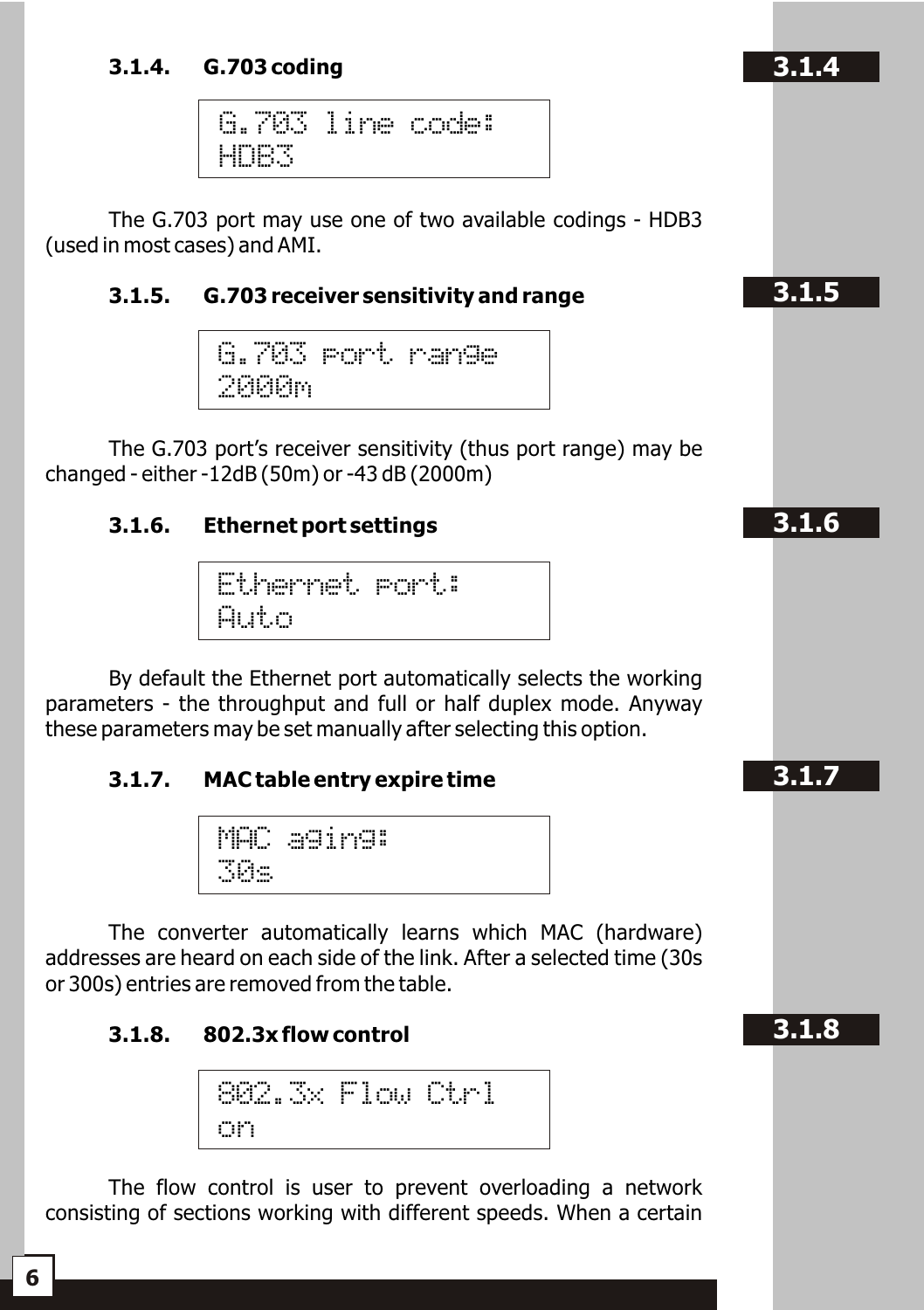part of a network is unable to accept incoming traffic, the converter may signal the condition to the remaining stations. These stations will slow down the transmission rate preventing the loss of packets and the need for numerous retransmissions.

## **3.1.9**

#### **3.1.9. Test loopbacks**



The test loopback are useful to diagnose the network problems. Two kinds of loopback are available:

- $\circ$  towards Ethernet packets received from the Ethernet port are sent back to it
- $\circ$  towards G.703 port packets received from the G.703 port are sent back to it

## **3.1.10. Language selection**



After pressing "Enter" the language used on the LCD and the serial console may be changed.

## **3.1.7 3.1.11**

**3.1.10**

## **3.1.11. Saving settings to EEPROM**

Write config to EEPROM

Every change to the configuration will be lost after reboot or power off unless the settings are written to the EEPROM. After reaching this option just press Enter to save them.

## **3.1.8 3.1.12**

## **3.1.12. Converter reboot**

Reboot device (press Enter)

After pressing Enter the converter is rebooted. If some settings were not saved to the EEPROM, they will be lost.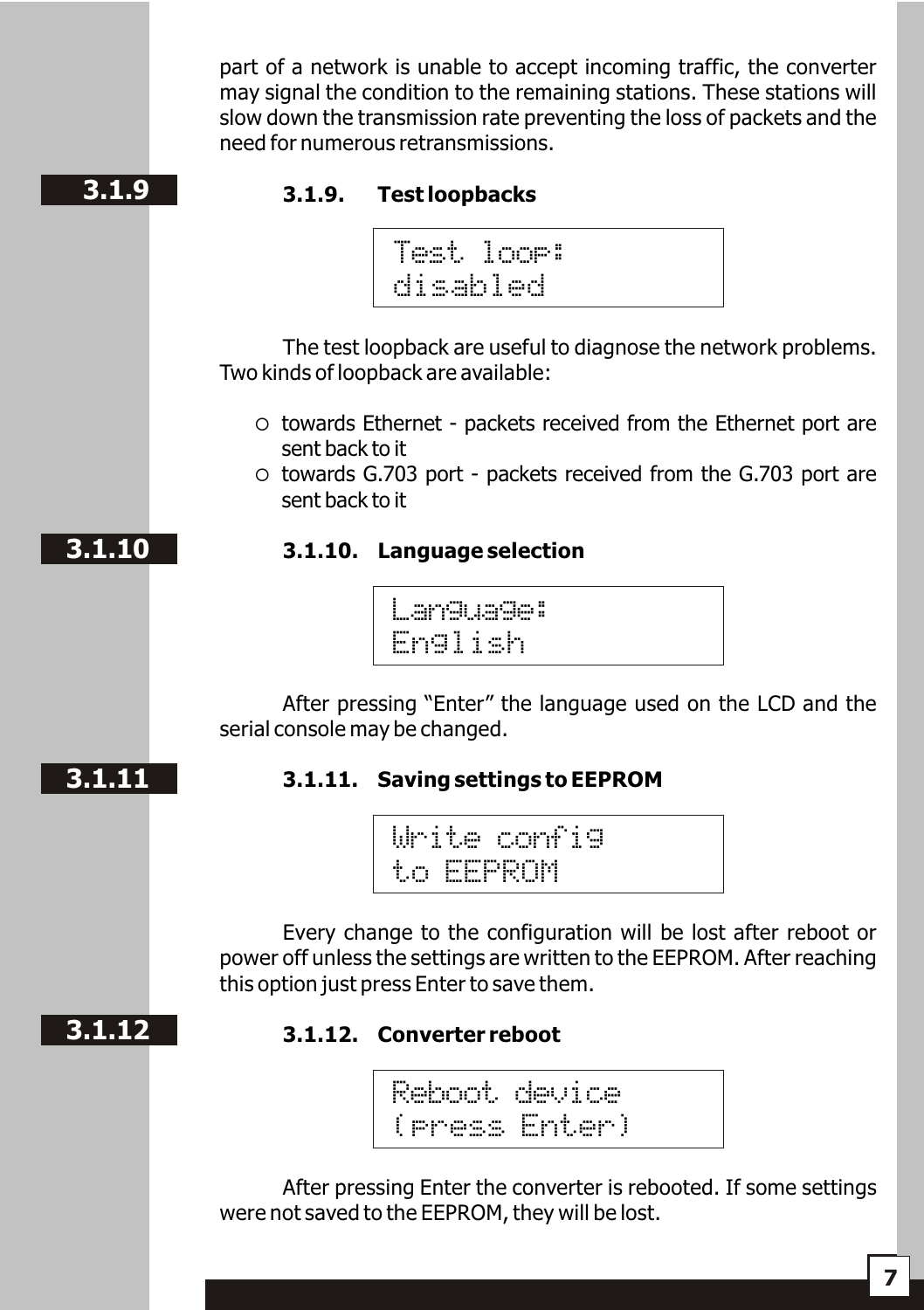#### **3.2. Configuration using the serial console**

After connecting the converter to a PC, running a VT-100 terminal emulation software and switching the converter on a menu will appear:



Up and down arrows may be used to navigate through the menu. Either Enter or right arrow should be pressed to select an option. To confirm a changed parameter press Enter. To cancel a parameter change press left arrow.

All options are identical to the LCD options described in 3.1. The only addition is the "Refresh screen" function. When a working converter is connected to the PC's serial port the screen contents may be incomplete - selecting this option or pressing Ctrl+L will refresh the screen.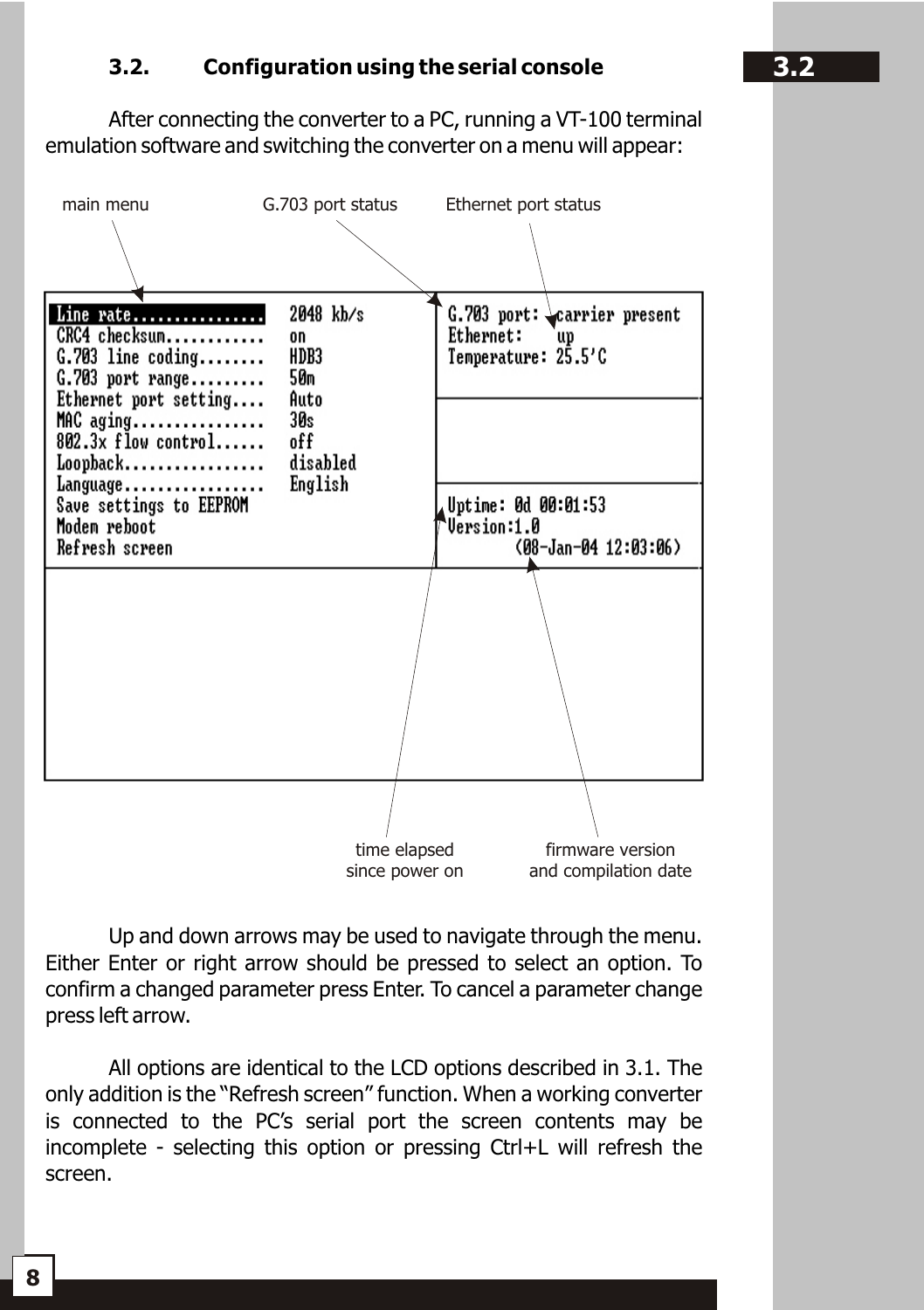## **4. Technical data**

- $\circ$  processor: **ARM**
- $\circ$  memory: **8MB SDRAM**
- $\circ$  G.703 interface: **framed** according to G.704 or **unframed balanced, 120**, **RJ-45 connector**<br>**throughput:** 64-1984 kb **throughput:** 64-1984 kbps or 2048 kbps **line coding:**<br> **diamage 5 and 5 and 5 and 5 and 5 and 6 and 6 and 6 and 6 and 6 and 6 and 6 and 6 and 6 and 6 and 6 and 6 and 6 and 6 and 6 and 6 and 6 and 6 and 6 and 6 and 6 and 6 and 6 and 6 and 6 and 6 and 6 and 6 and FAS, CCS, CRC4 receiver sensitivity:** -12 dB / -43 dB **range:** 50m / 2000 m
- $\circ$  WAN protocol: **HDLC**
- ¡ Ethernet interface: **10/100Base-T, RJ-45 connector**
- $\circ$  serial console: **RS-232, DB9/M connector**
- $\circ$  dimensions: **200 mm (width) x 45 mm (height) x 130 mm (length)**
- $\circ$  power supply: **15 V, 400 mA external power supply included**
- $\circ$  environmental conditions:

storage: temperature -20°C to 65°C **operation:** temperature 0°C to 50°C<br>humidity 0 to 85% humidity

humidity 5 to 95%

**3.2 4**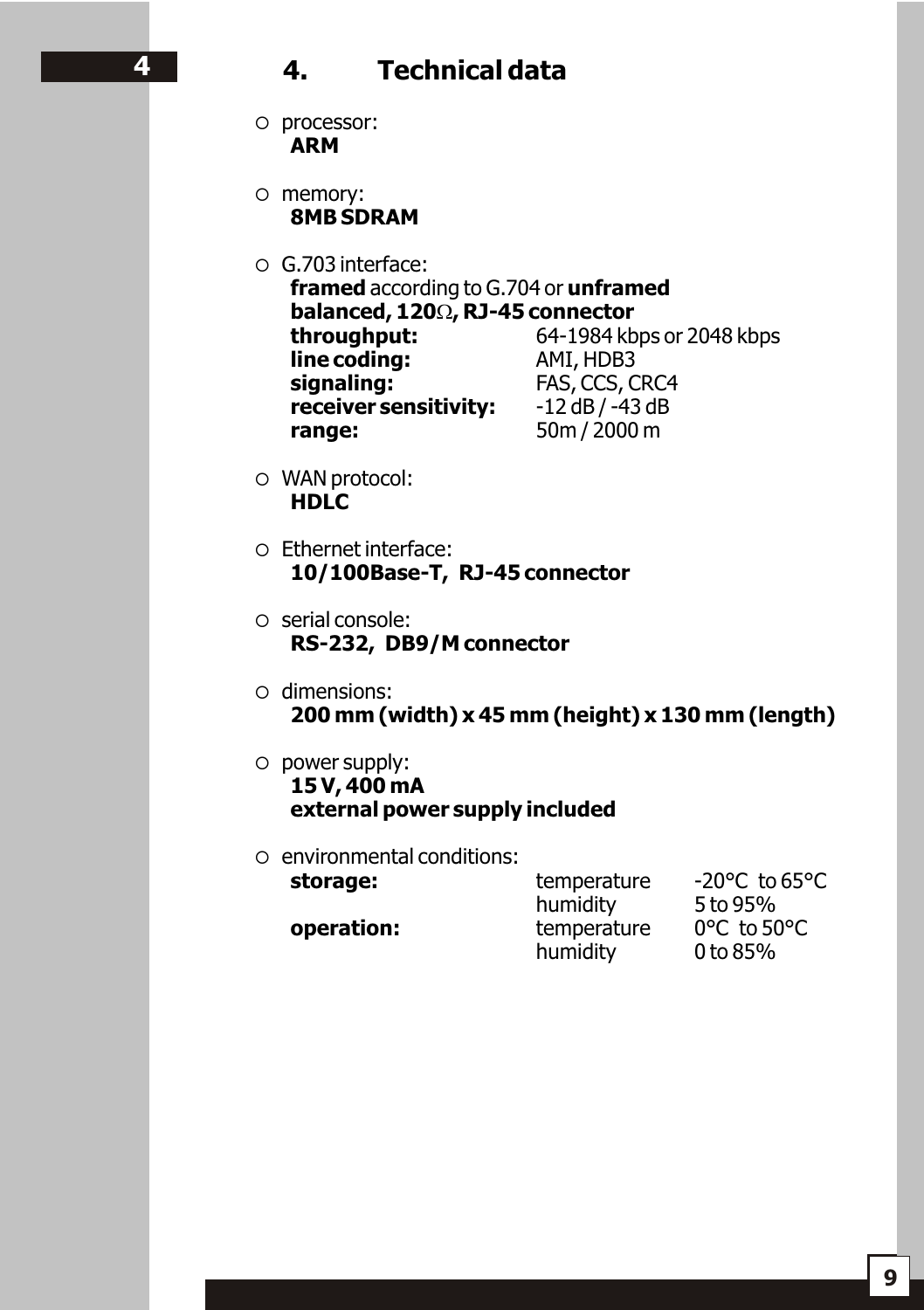## **5. Declaration of Conformity**

 $\epsilon$ 

**TAHOE** Piotr Kaczmarzyk ul. Uniwersytecka 1 50-951 Wroclaw, Poland

We declare that the product Tahoe 284 complies with the regulations of the following European Directives:

- ¡ **73/23/EEC** low voltage safety requirements
- 89/336/EEC EMC requirements<br>○ 99/5/EEC radio & teleco
- 
- ¡ **99/5/EEC** radio & telecommunication terminal equipment requirements

The compliance of Tahoe 284 with the requirements of the above mentioned directives is ensured by complete application of the following harmonized European Standards:

- ¡ **EN 60950:2000**
- ¡ **EN 55022:1998**
- ¡ **EN 61000-6-1:2002**
- ¡ **EN 61000-6-3:2002**

Signed: Piotr Kaczmarzyk Position: Director

Signature: Poh Kæcenen

Date: 2 Feb 2004 Place: Wroclaw, Poland

©2004 Tahoe®. All rights reserved.

Other trademarks of other companies are used only for explanation and to the owner's benefit, without intent to infringe.

Tahoe<sup>®</sup> assumes no responsibility for any errors or omissions that may appear in this document. Tahoe $^\circledR$  makes no commitment to update the information